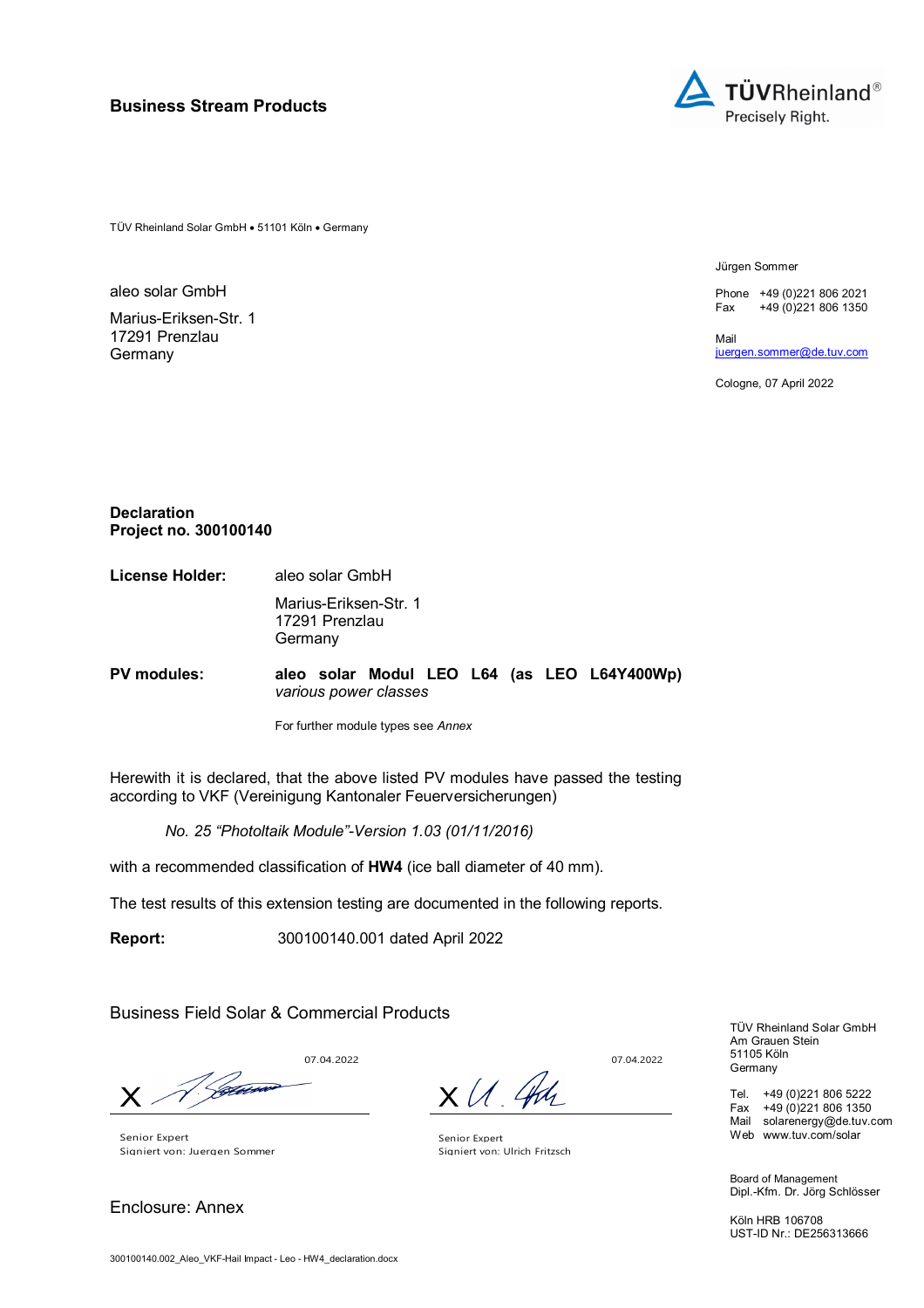

## **Annex:**

|                                                                                                   | Others - The result of the tested sample is also equivalent to:<br>Main Type (tested) |                                 |  |  |  |
|---------------------------------------------------------------------------------------------------|---------------------------------------------------------------------------------------|---------------------------------|--|--|--|
|                                                                                                   |                                                                                       |                                 |  |  |  |
| aleo solar Modul LEO L64Y(xxx Wp)                                                                 |                                                                                       |                                 |  |  |  |
| O                                                                                                 | power classes $395 - 405$ W (108 cells)                                               |                                 |  |  |  |
| $\circ$                                                                                           | frame color                                                                           | (black; only)                   |  |  |  |
| $\circ$                                                                                           | backsheet / encapsulation color                                                       | (white; only)                   |  |  |  |
| $\circ$                                                                                           | frame thickness                                                                       | $(40 \text{ mm}$ ; only)        |  |  |  |
| $\circ$                                                                                           | maximum system voltage                                                                | $(1000 V_{DC}; only)$           |  |  |  |
| O                                                                                                 | dimension                                                                             | $(1752 \times 1144 \text{ mm})$ |  |  |  |
|                                                                                                   | Additional Types (differences to Main Type)                                           |                                 |  |  |  |
|                                                                                                   | aleo solar Modul LEO L62Y(xxx Wp)                                                     |                                 |  |  |  |
| O                                                                                                 | power classes $350 - 360$ W (96 cells)                                                |                                 |  |  |  |
| $\circ$                                                                                           | dimension                                                                             | $(1564 \times 1144 \text{ mm})$ |  |  |  |
|                                                                                                   | aleo solar Modul LEO Black L84Y(xxx Wp)                                               |                                 |  |  |  |
| $\circ$                                                                                           | power classes $380 - 390$ W (108 cells)                                               |                                 |  |  |  |
| O                                                                                                 | backsheet / encapsulation color                                                       | (black ; only)                  |  |  |  |
|                                                                                                   | aleo solar Modul LEO Black L82Y(xxx Wp)                                               |                                 |  |  |  |
| $\circ$                                                                                           | power classes $335 - 345$ W (96 cells)                                                |                                 |  |  |  |
| $\circ$                                                                                           | backsheet / encapsulation color                                                       | (black; only)                   |  |  |  |
| O                                                                                                 | dimension                                                                             | $(1564 \times 1144 \text{ mm})$ |  |  |  |
|                                                                                                   |                                                                                       |                                 |  |  |  |
| The recommendation " <i>HW4</i> " is aplicable to the various power ranges of above listed types. |                                                                                       |                                 |  |  |  |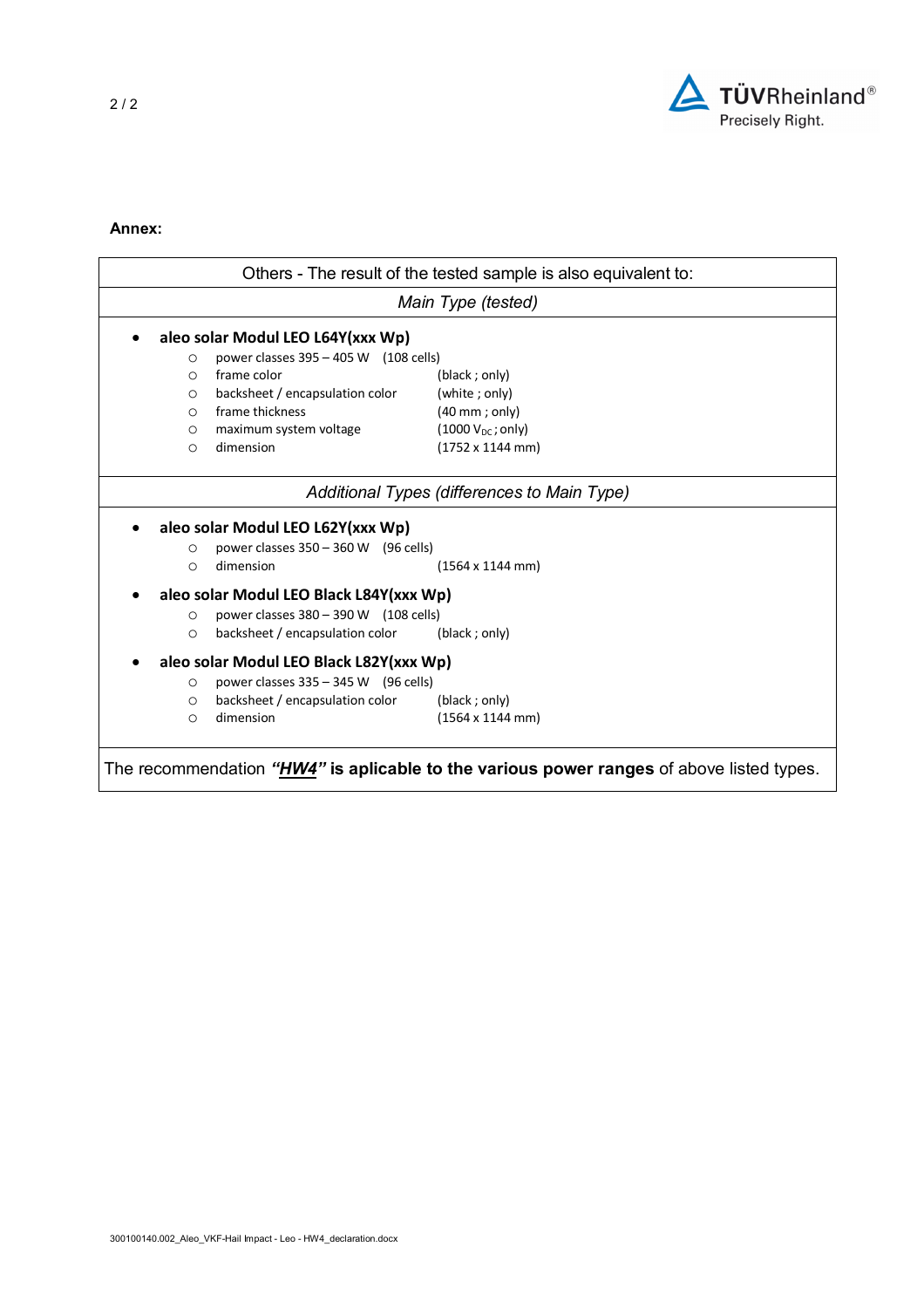Rep. Nr 237 /2022 Tłumaczenie z jęz. angieLSkieqo

/papler fi rmowy/

# TÜV Rheinland® Precisely Right.

#### Business strean products

TUV Rheinland Energy GmbH 51101 Kolonia \* Niemcy

aleo Solar GmbH

Marius-Eriksen-Str. 1 17291 Prenzlau Niemcy

## Jürgen Sommer

Tel.: +49 (0)221 806 2021 Faks: +49 (0)221 806 1350

 $E-mail:$ j uergen . sonmerGde. tuv. com

Kolonia, dnia 7 kwietnia 2022

#### Deklaracja

the company can be a set of the party than

Projekt nr 30O100].40

Posiadacz licencji: aleo solar GmbH

Marius-Eriksen-Str. 1, 17291 Prenzlau Niemcy

aleo solar Modul LEO L64 (jako LEO L64Y400Wp) różne kJasy mocy Moduły PV:

Odnośnie dalsżych typów modułów, patrz Anełs

Niniejszym oświadczamy, że wyżej wymienione moduły fotowoltaiczne (PV) pomyślnie przeszły badanie przeprowadzone zgodnie z wytycznymi VKF (Vereinigung Kantonaler Feuerversicherungen)

 $\text{Nr 25 }$  ,Moduł fotowoltaiczny" - Wersja 1.03 (01/11/2016)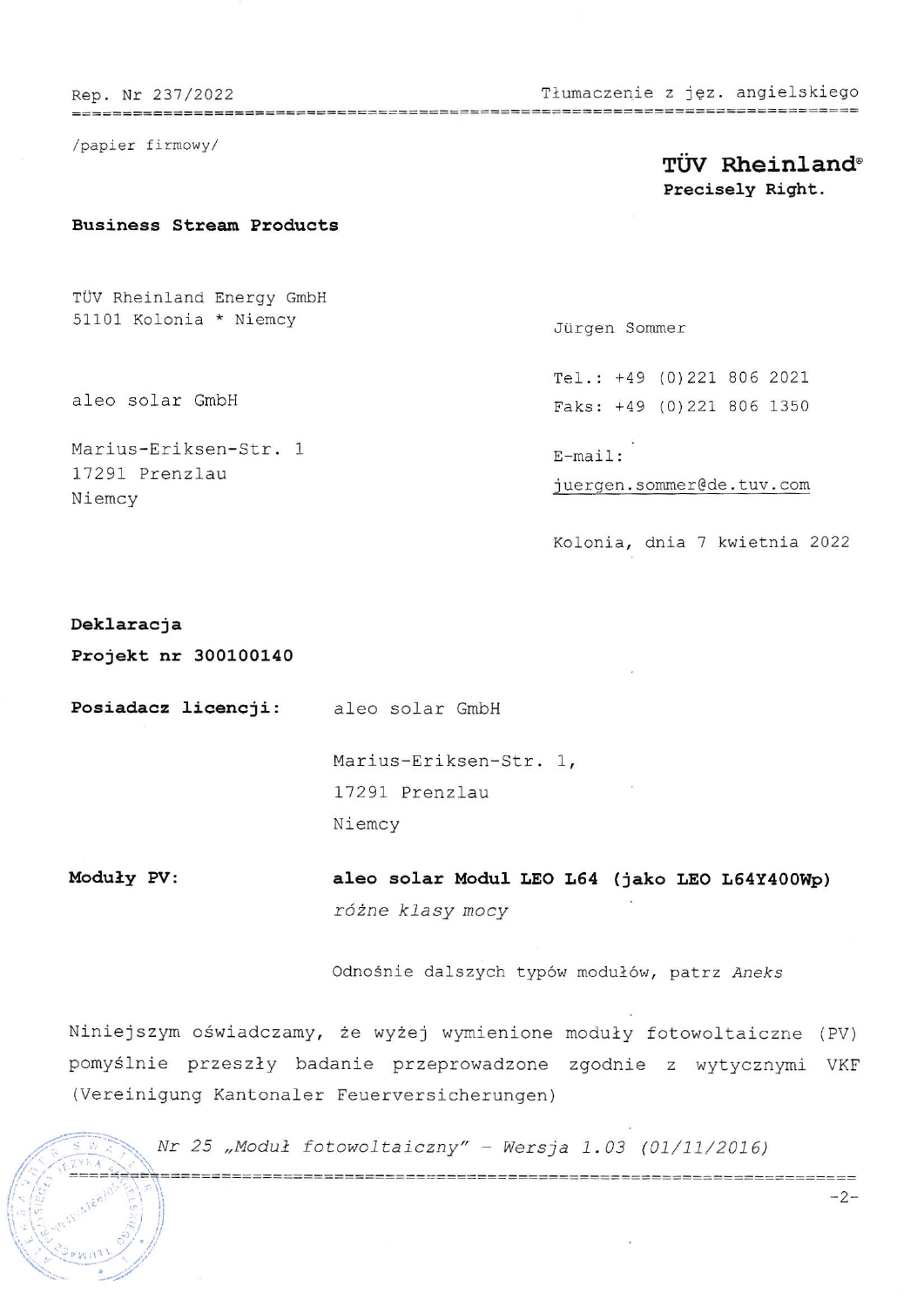Rep. Nr 237/2022

z zalecaną klasyfikacją HW4 (średnica kulki lodowej 40 mm).

\_\_\_\_\_\_\_\_\_\_\_\_\_\_\_\_\_\_\_\_\_\_\_\_\_

Wyniki tego badania przedłużającego udokumentowane są w następujących raportach:

Raport:

300100140.001 datowany kwiecień 2022

Business Field Solar & Commercial Products

TÜV Rheinland Energy GmbH Am Grauen Stein 51105 Kolonia Niemcy

07.04.2022

07.04.2022

/nieczytelny podpis/ Starszy Ekspert Podpisane przez: Juergen Sommer

/nieczytelny podpis/ Starszy Ekspert Podpisane przez: Ulrich Fritzsch

Tel.: +49 (0)221 806 5222 Faks: +49 (0)221 806 1350 E-mail: solarenergy@de.tuv.com Internet: www.tuv.com/solar

Zarząd Dipl.-Kfm. Dr. Jörg Schlösser

Rejestr Handlowy Kolonii 106708 Nr UST-ID: DE256313666

Załącznik: Aneks

300100140.002\_Aleo\_VKF-Hail Impact-Leo-HW4\_declaration.docx